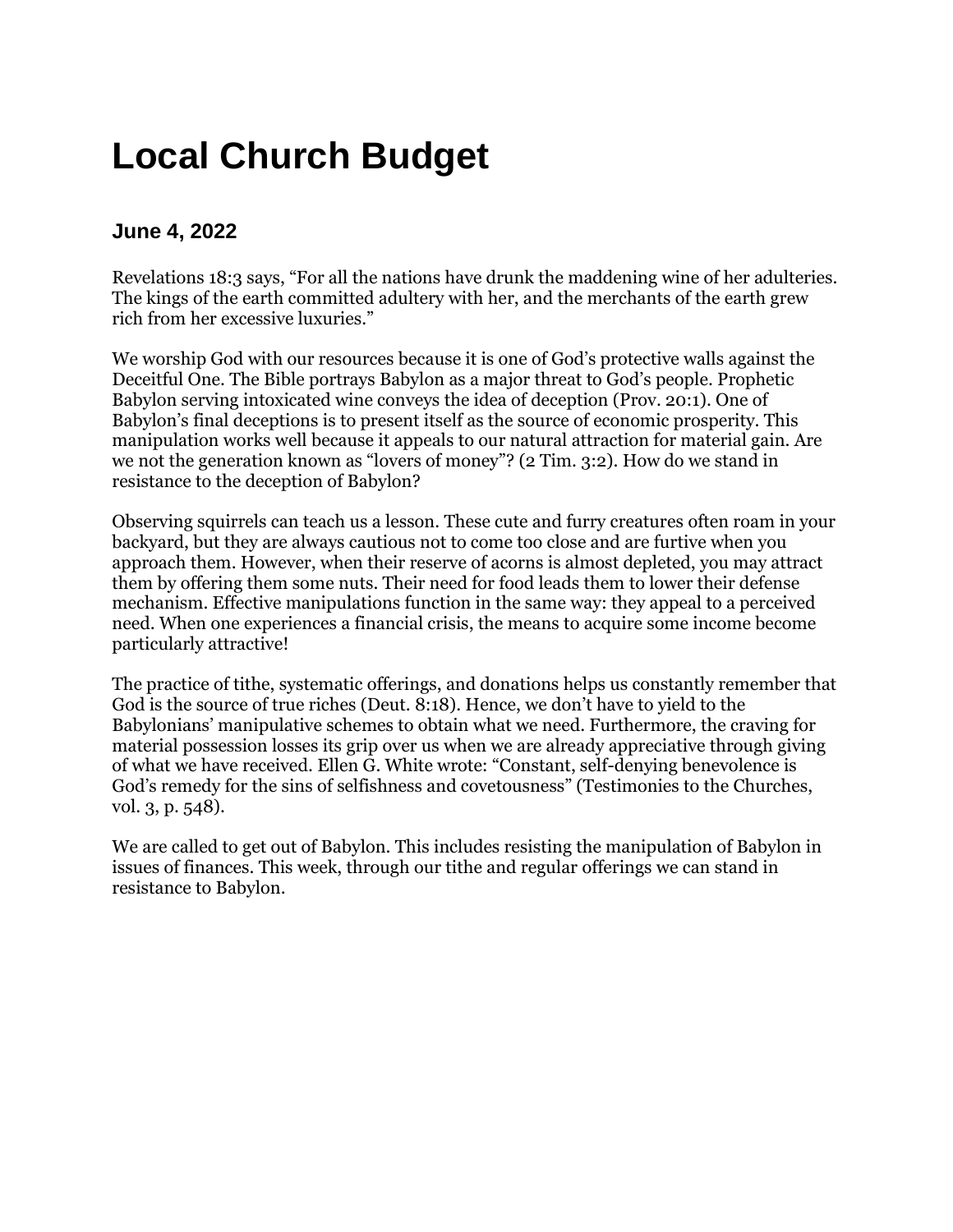## **NAD Women's Ministries**

#### **June 11, 2022**

Proverbs 31:8 says, "Speak up for those who cannot speak for themselves, for the rights of all who are destitute."

Women are specifically designed by God to meet the needs of other women. Women's Ministries is the best way to connect the church and unchurched women in your community to each other and to introduce them to Jesus Christ.

Across the North American Division, from the United States to Canada and from Bermuda to Guam-Micronesia, the women of the church are engaged in serving others. They give Bible studies, hold evangelistic series, and minister to those in shelters for battered and homeless women. They provide for the needs of families seeking refuge on our shores from oppressive regimes, teach English as a second language, tutor school children, and make bags of love for children who are displaced from their homes or their parents. The women of the church are making a significant difference in their communities and their congregations. COVID-19 didn't slow down ministry; it just moved it online. Local, conference, union, and division women's ministries offered online and live webinars, retreats, seminars, and get togethers. Zoom became a place where church and community members gathered to talk, encourage, study, discuss books, and pray together.

Established in 1898 at the urging of Ellen White, the Women's Ministries Offering funds evangelistic outreach events and leadership training for women across the North American Division who partner with God in service through ministries that impact girls, teens, young adults, and women.

Thank you for supporting Women's Ministries as we seek to encourage, equip, and challenge girls, teens, and women to grow deeply in God and serve Him uniquely with their gifts and talents.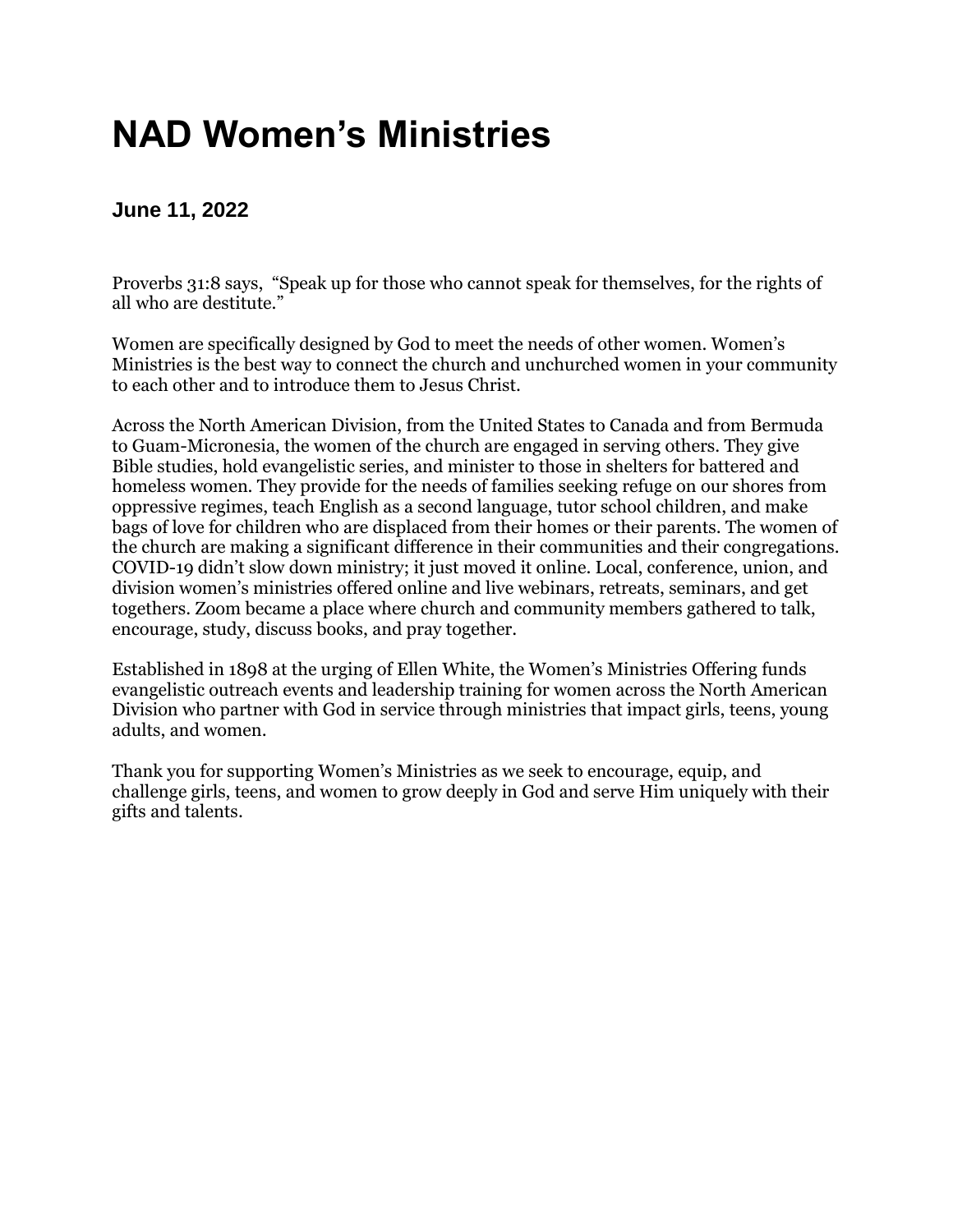## **Local Church Budget**

**June 18, 2022**

1 Peter 1:20 says, "He was chosen before the creation of the world but was revealed in these last times for your sake."

We give systematically and regularly because the divine Model has demonstrated that His giving to humanity was not an afterthought. The plan to offer His Son and rescue humanity from sin was developed before the creation of the universe, and at the set time, Jesus came to planet earth. This clearly illustrates the consideration of a loving God for fallen humanity. In response to the example set by the greatest Giver, Apostle Paul gave the following admonition to the believers in Corinth, "On the first day of every week, each one of you should set aside a sum of money in keeping with your income, saving it up…" (1 Cor. 16:2). Giving that is planned, honors the receiver.

Think about your feelings when you receive a belated birthday note from someone whom you consider close and important to you. Sometimes the message comes when they see your social media post thanking others for their well wishes. These belated notes are rarely the most valued. When we want to show someone that he or she counts and is special, we usually mark our calendar and even add a reminder for us not to miss the important event. The best expression of love is both spontaneous and planned.

Which type of giver are we when we have to express love and thanks to God? Do we depend solely on the prompting of our impulses and feelings? Are we the ones who asked the deacon to wait while we dig deep into our purse or pocket? Or do we remember about returning tithe and giving offerings when we see an expectedly higher balance on our bank statement at the end of the month? How do we honor the Savior who does not treat us as an afterthought? This week, as we worship with our tithe and regular and systematic offerings, let us show that our God is first and foremost.